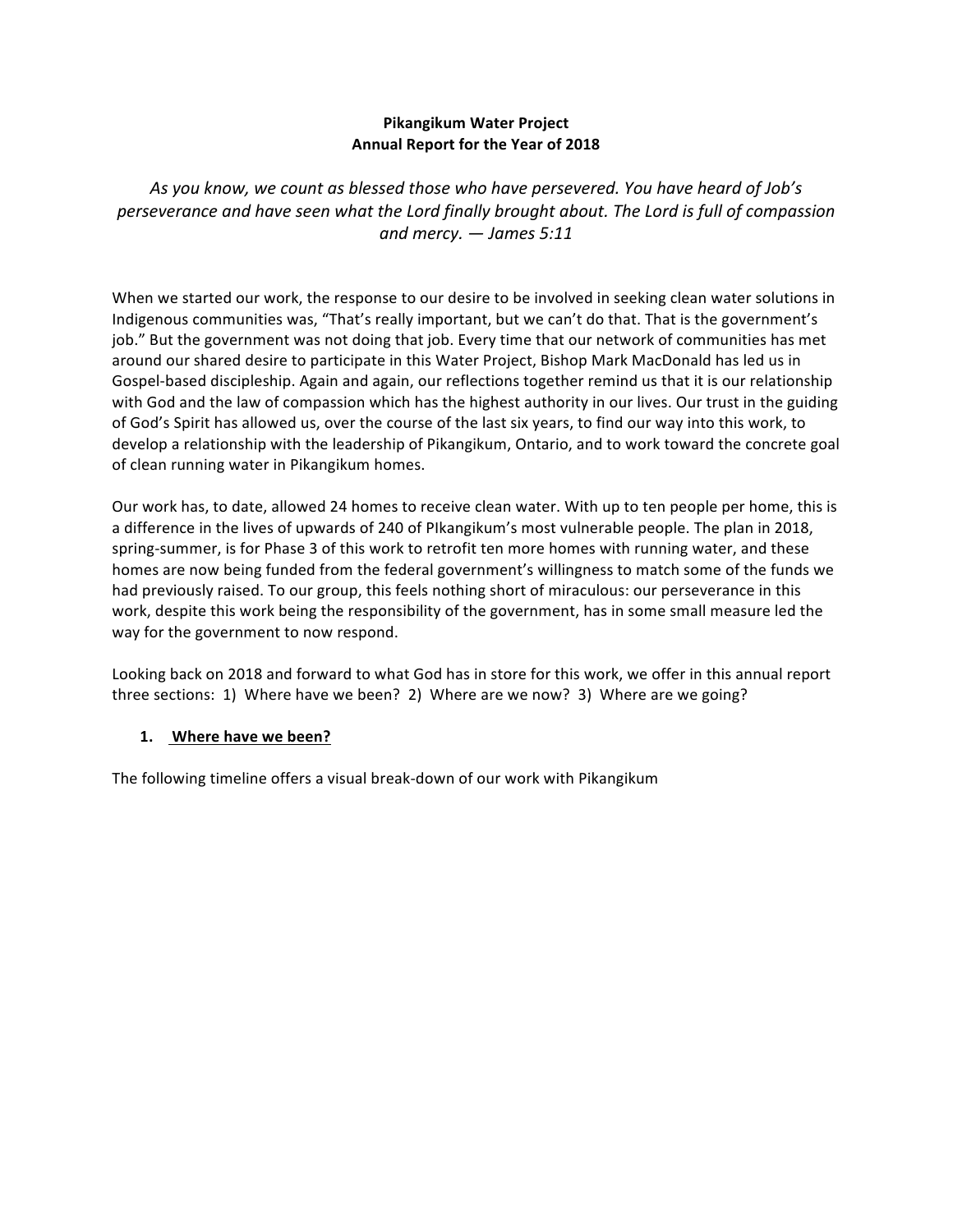# **PIMATISIWIN NIPI**

# **Living Water**

|                       | <b>WHAT CAN WE DO?</b>                                                                                                                                                                                                                                                                                                                                            |
|-----------------------|-------------------------------------------------------------------------------------------------------------------------------------------------------------------------------------------------------------------------------------------------------------------------------------------------------------------------------------------------------------------|
| <b>FALL 2011</b>      | Seeing the systemic failure to respond to the living<br>condition in indigenous communities, violation of<br>human rights and the alarmingly high rate of Youth<br>Suicide, the question being asked was, What can we do?<br>Bishop Mark MacDonald establishes Pimatisiwin Nipi<br>around four pillars of Advocacy, Partnership, Education<br>& Strategic Giving. |
|                       | <b>ADVENT CONSPIRACY</b>                                                                                                                                                                                                                                                                                                                                          |
| <b>WINTER</b><br>2012 | . The Primate's World Relief and Development Fund,<br>PWRDF, joins the group<br>. Pilot Project: Five churches commit to raise funds<br>through Advent Conspiracy for Water for Indigenous<br>communities in need. Approximately \$18,000 is<br>raised that first Advent.                                                                                         |
|                       | <b>PHASE 1</b><br>• Churches and community groups across Canada begin to                                                                                                                                                                                                                                                                                          |
|                       | commit to the project.<br>• Because of these commitments, PWRDF contributes \$100,000 to                                                                                                                                                                                                                                                                          |
| 2013                  | Phase I of the Pikangikum Water Project.<br>. The networks of Pimatisiwin Nipi now must raise the \$100,000<br>committed.                                                                                                                                                                                                                                         |
|                       | . Phase 1 of the Pikangikum Water Project begins with implementing<br>partner Frontier Foundations to install clean running water and<br>waste water removal systems in 10 Pikangikum homes.                                                                                                                                                                      |
|                       | • Across Canada, people choose to give differently by joining the<br>Advent Conspiracy and giving the gift of water to their loved ones.                                                                                                                                                                                                                          |
|                       | • We reach our \$100,000 target through the generosity of Advent<br>Conspiracy!                                                                                                                                                                                                                                                                                   |
|                       | <b>CONTINUED</b>                                                                                                                                                                                                                                                                                                                                                  |
| 2014                  | • There is continued support through the year for<br>the Water Project.<br>• November 2014 the power grid of Pikangikum                                                                                                                                                                                                                                           |
|                       | reaches its capacity, bringing our work on the<br>Water Project to a temporary halt.                                                                                                                                                                                                                                                                              |
|                       | <b>PHASE 2</b>                                                                                                                                                                                                                                                                                                                                                    |
|                       | • PWRDF enters a partnership with Habitat for Humanity Manitoba for<br>the next ten homes in Pikangikum.                                                                                                                                                                                                                                                          |
| 2016                  | . The community has identified the most vulnerable people so that<br>they will be the ones to receive these new water systems.<br>. In the 12 priorities identified by Pikangikum for Pikangikum,                                                                                                                                                                 |
|                       | Water was the second priority. The first priority was to get a<br>new school. That new school opened and held its first Christmas<br>Concert to a packed house.                                                                                                                                                                                                   |
|                       | <b>TRAINING</b>                                                                                                                                                                                                                                                                                                                                                   |
|                       | • Phase 2 is completed, with 10 more homes receiving running water<br>and waste water removal capabilities in their homes. Upgrades have                                                                                                                                                                                                                          |
| 2017                  | been made to the systems we are using since Phase 1, with water<br>tanks in the homes now holding twice the capacity of water from<br>what was used in 2013.                                                                                                                                                                                                      |
|                       | • Five young people from Pikangikum are being trained in carpentry,<br>plumbing and electricity skills. These young people, PWRDF reports,<br>are now expressing "interest in being involved in other community                                                                                                                                                   |
|                       | programs that the Band Council at this remote Northern Ontario<br>First Nation community might initiate in the future."<br>. Work to connect Pikangikum to the Ontario power grid begins.                                                                                                                                                                         |
|                       | <b>MATCH FUNDS</b>                                                                                                                                                                                                                                                                                                                                                |
| 2018                  | • Federal government agrees to "match funds" for water in Pikangikum.<br>• Connection to the power grid is completed and Pikangikum is energized.                                                                                                                                                                                                                 |
| 2019                  | <b>MOVING FORWARD</b><br>• Pikangikum Council is planning for another 15 homes to receive water.                                                                                                                                                                                                                                                                  |